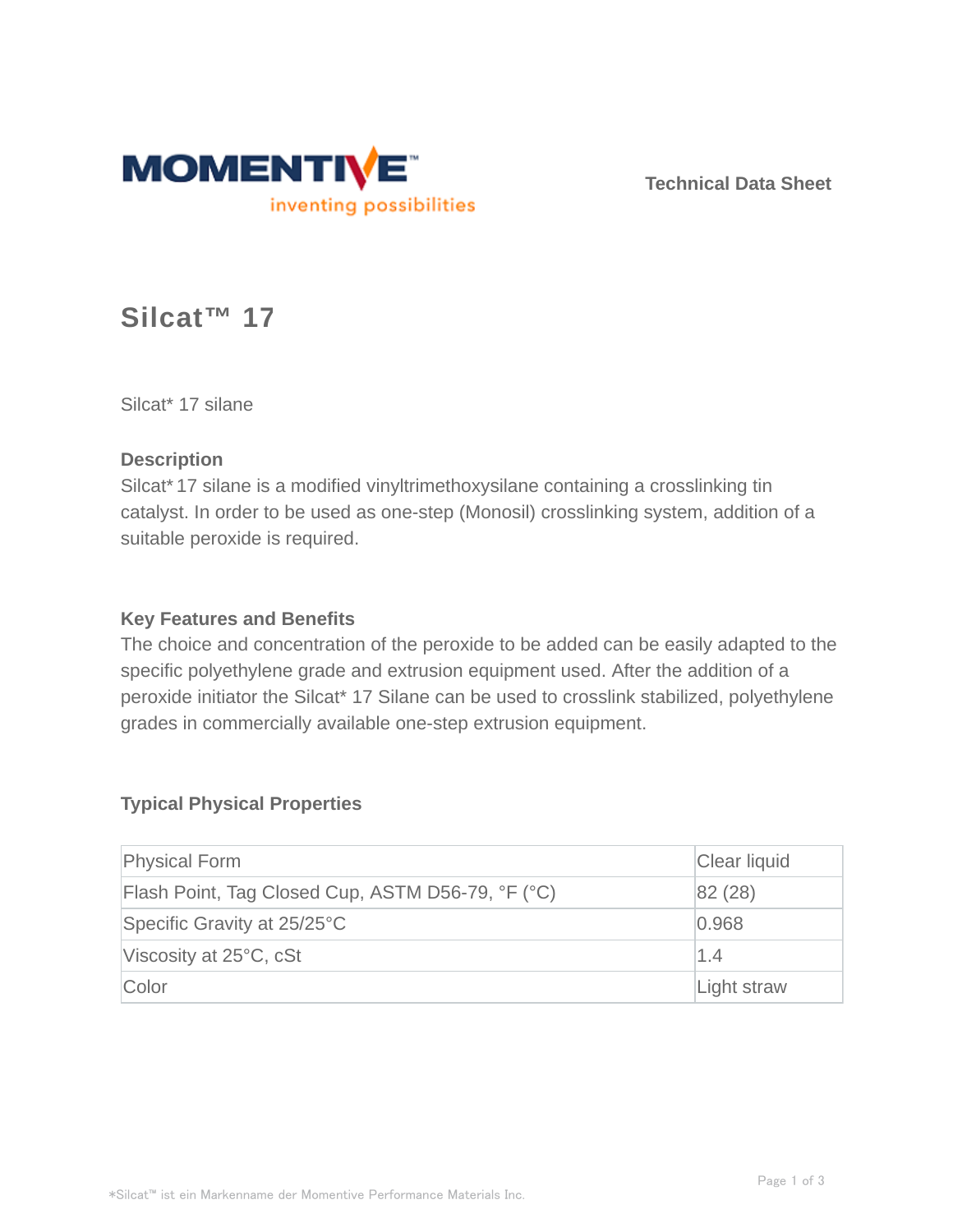**Patent Status** Standard copy to come

#### **Product Safety, Handling and Storage**

Standard copy to come

#### **Limitations**

Standard copy to come

# **Contact Information** Email commercial.services@momentive.com

### **Telephone**

| <b>Americas</b> | <b>Latin America</b> | <b>EMEAI- Europe, Middle</b><br>East, Africa & India | <b>ASIA PACIFIC</b> |
|-----------------|----------------------|------------------------------------------------------|---------------------|
| +1 800 295 2392 | <b>Brazil</b>        | <b>Europe</b>                                        | <b>China</b>        |
| Toll free*      | +55 11 4534 9650     | +390510924300                                        | 800 820 0202        |
| +704 805 6946   | <b>Direct Number</b> | Direct number                                        | Toll free           |
| Direct Number   |                      |                                                      | +86 21 3860 4892    |
|                 |                      |                                                      | Direct number       |
| *All American   | <b>Mexico</b>        | India, Middle East &                                 | Japan               |
| countries       | +52 55 2169 7670     | <b>Africa</b>                                        | +81 3 5544 3111     |
|                 | <b>Direct Number</b> | + 91 44 71212207                                     | Direct number       |
|                 |                      | Direct number*                                       |                     |
|                 |                      | *All Middle Eastern                                  | <b>Korea</b>        |
|                 |                      | countries, Africa, India,                            | +82 2 6201 4600     |

For literature and technical assistance, visit our website at: www.momentive.com

#### **DISCLAIMER:**

## **THE MATERIALS, PRODUCTS AND SERVICES OF MOMENTIVE PERFORMANCE MATERIALS INC. AND ITS SUBSIDIARIES AND AFFILIATES (COLLECTIVELY**